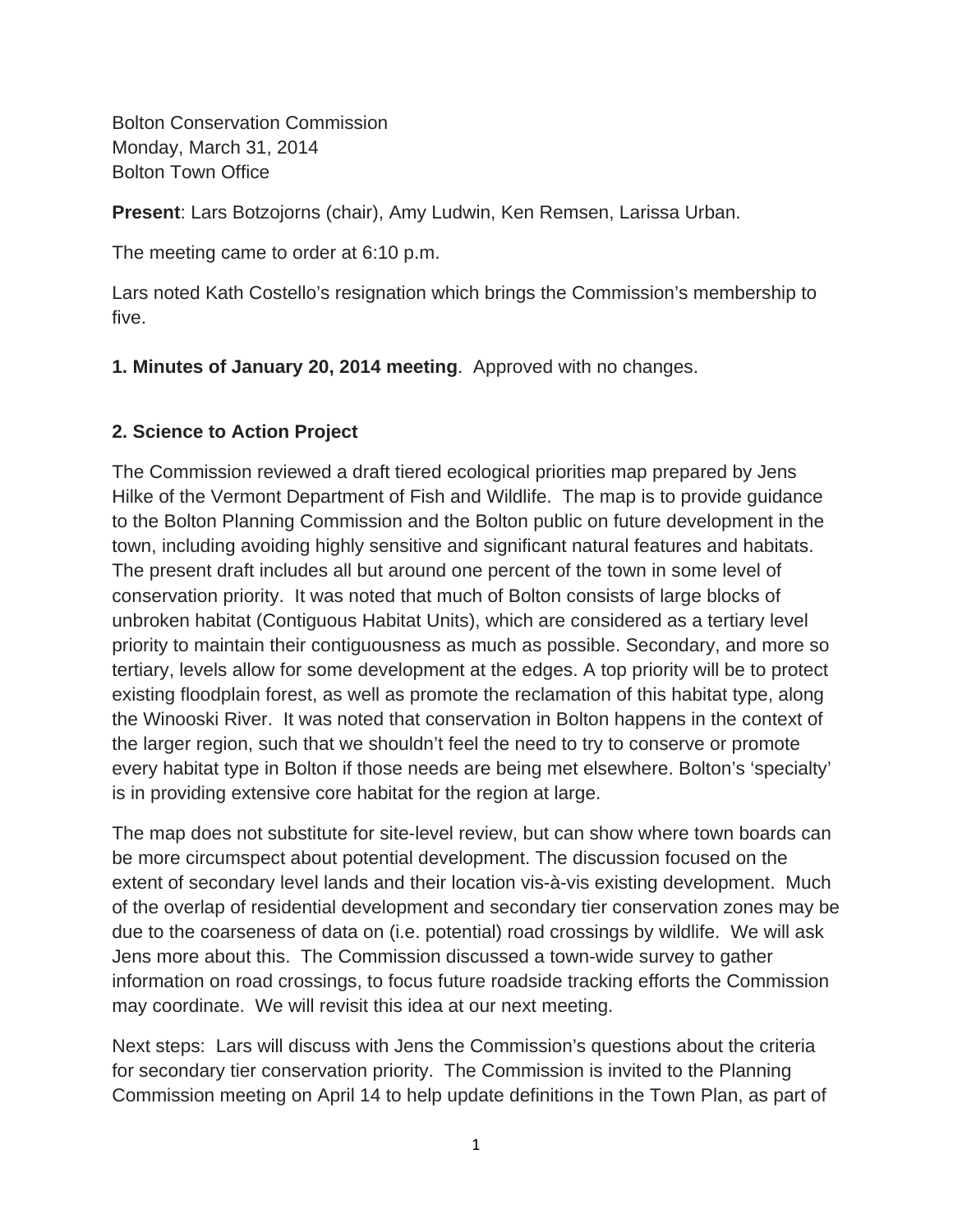the process to incorporate the STA inventory data and conservation planning into the revision of the Town Plan. The Commission will review the Tiered Ecological Priorities Map at our next meeting in May before presenting it to the PC.

# **3. Preston Pond Conservation Area Management Plan**

The Commission discussed the parent plan draft with action on the Trail Management and Wildlife and Forest Management subplans to come at a future date. The draft plan will cover the next ten years, although portions are already being instituted, including the volunteer Forest Steward position. The new draft plan contains more background information on the Area's natural resources and maintains much of the on-the-ground management practice of the previous ten years. The exception will be in more active management of wildlife habitat, including small patch cuts to promote habitat for certain bird species. The Commission noted that beaver continue to be active in creating openings and our management of the Area should be informed by management of surrounding lands, i.e. how much open habitat is being created in the vicinity? Any timber cutting that occurs in the Conservation Area will need to be accompanied by education and outreach to the public, as well as sensitivity to the aesthetic appeal of the property to users year-round. Horse logging should be considered. We will also need to determine the best access for any logging operation, the options being limited. There was discussion of developing a loop trail on the west side of Preston Pond that would partially travel on private land (Mullen). This loop would need to cross the stream below the pond and the current bridge has been washed out. Lars and Quinn Keating will look into that option as part of developing the Trail Management plan. County Forester Keith Thompson is working on the Wildlife and Forest Management plan.

Next steps: The Commission will next review the plan in totality when the two subplans are complete.

## **4. Old Business**

Green-Up Day – Kathy Costello will be Bolton's contact person

Keeping Track Program – on hold while KT looks for funding

Friends of the Winooski River stormwater grant – The Commission discussed having both a stormwater presentation and a rain barrel workshop at Bolton Valley, given the town's goal to protect the water quality of Joiner Brook. Amy Ludwin, the BCC's contact person for this four-town grant, will stay in touch with grant coordinator Ann Smith and will reach out to David Parot of the BV Condominium Association to ascertain their interest.